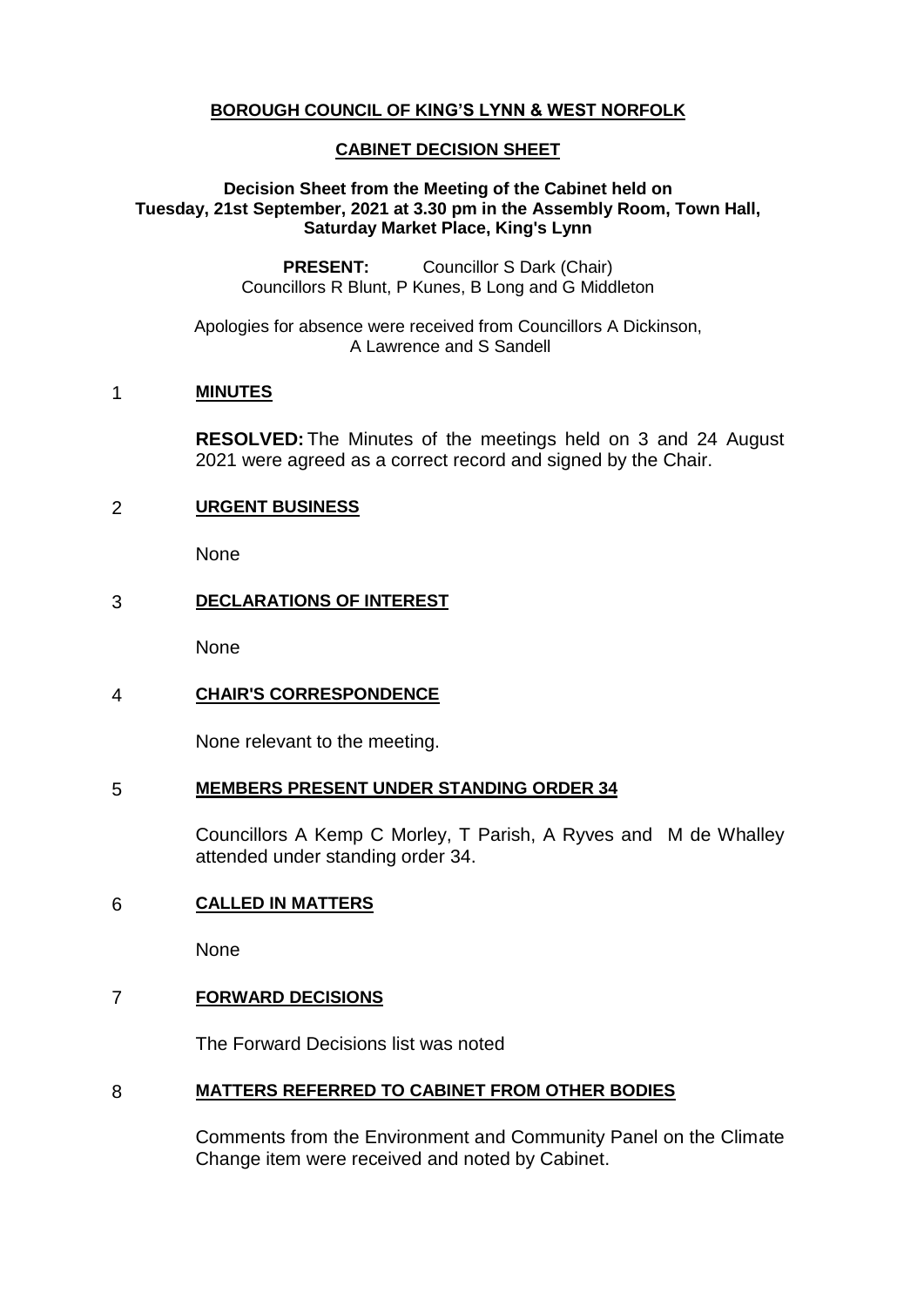# 9 **CLIMATE CHANGE STRATEGY AND ACTION PLAN**

**RECOMMENDED:** 1) That the Climate Change Strategy & Action Plan be adopted.

2) That the Borough Council's carbon footprint net zero date be brought forward to 2035 or sooner if financially and practically deliverable

#### **Reason for Decision**

To provide a Strategy and Action Plan to achieve the Borough Council's carbon footprint net zero target by 2035 and work towards the UK's net zero target of 2050.

## 10 **RE-FIT STREET LIGHTING**

**RESOLVED:** That the streetlighting replacement scheme with the longer payback period be approved.

#### **Reason for Decision:**

To improve the council's streetlighting (some of which have columns in need of replacement), achieve wider energy savings and help reduce the Borough Council's carbon footprint to net zero.

#### 11 **NORFOLK STRATEGIC FLOOD RISK STRATEGY**

**RESOLVED**: To endorse the Norfolk Strategic Flooding Alliance Strategy and Action Plan as set out in Appendices A and B of the report.

#### **Reason for Decision**

To encourage greater cooperation and coordination across Norfolk in response to flood risk. The item was within Cabinets powers , not a recommendation to Council.

#### 12 **REVENUE OUTTURN 2020/21**

**RESOLVED:** 1) That the draft revenue outturn position for 2020/2021 be approved.

2) That the amendments to the Earmarked Reserves Policy be approved.

## **Reason for Decision**

To approve the draft revenue outturn position for 2020/2021 for the Council.